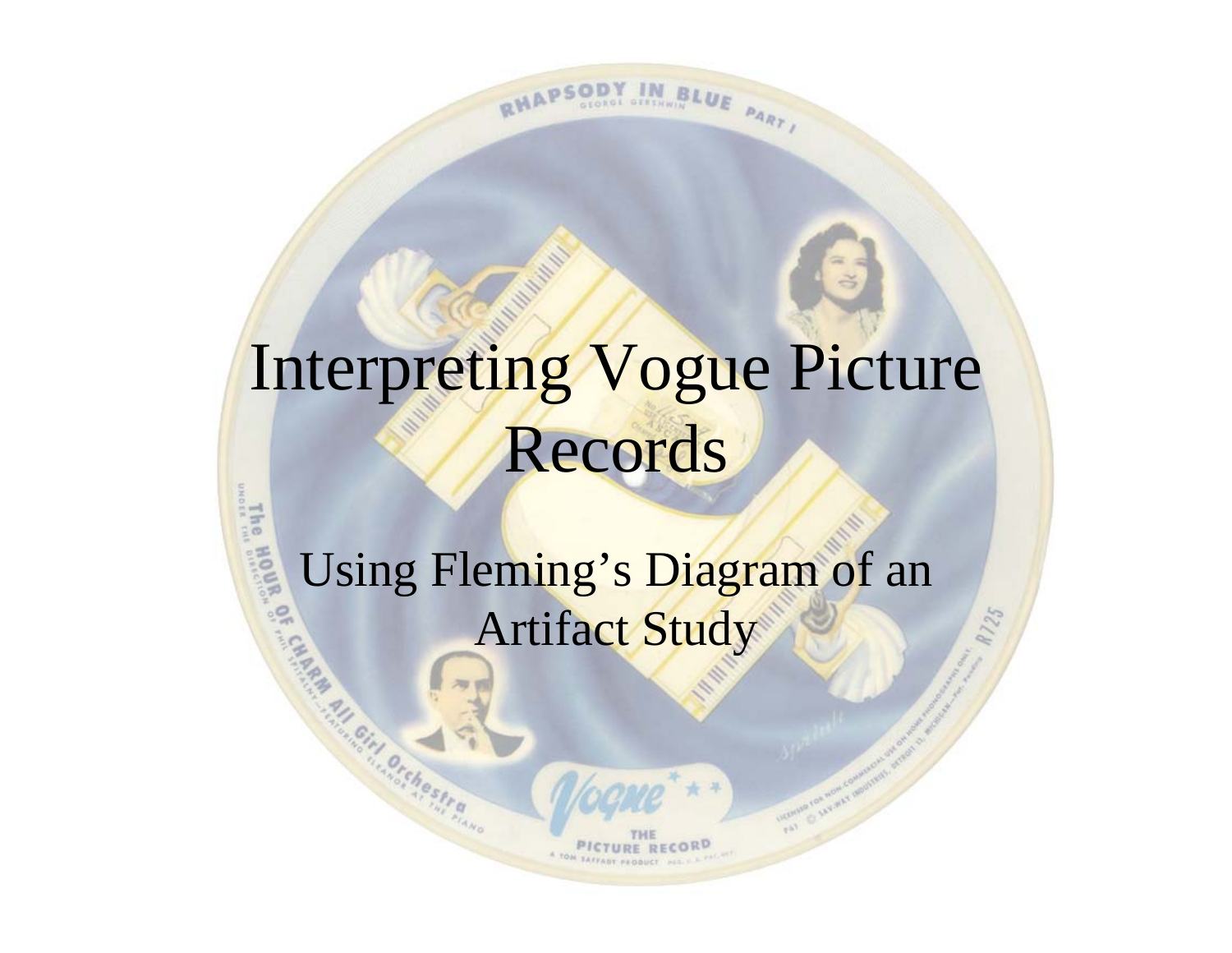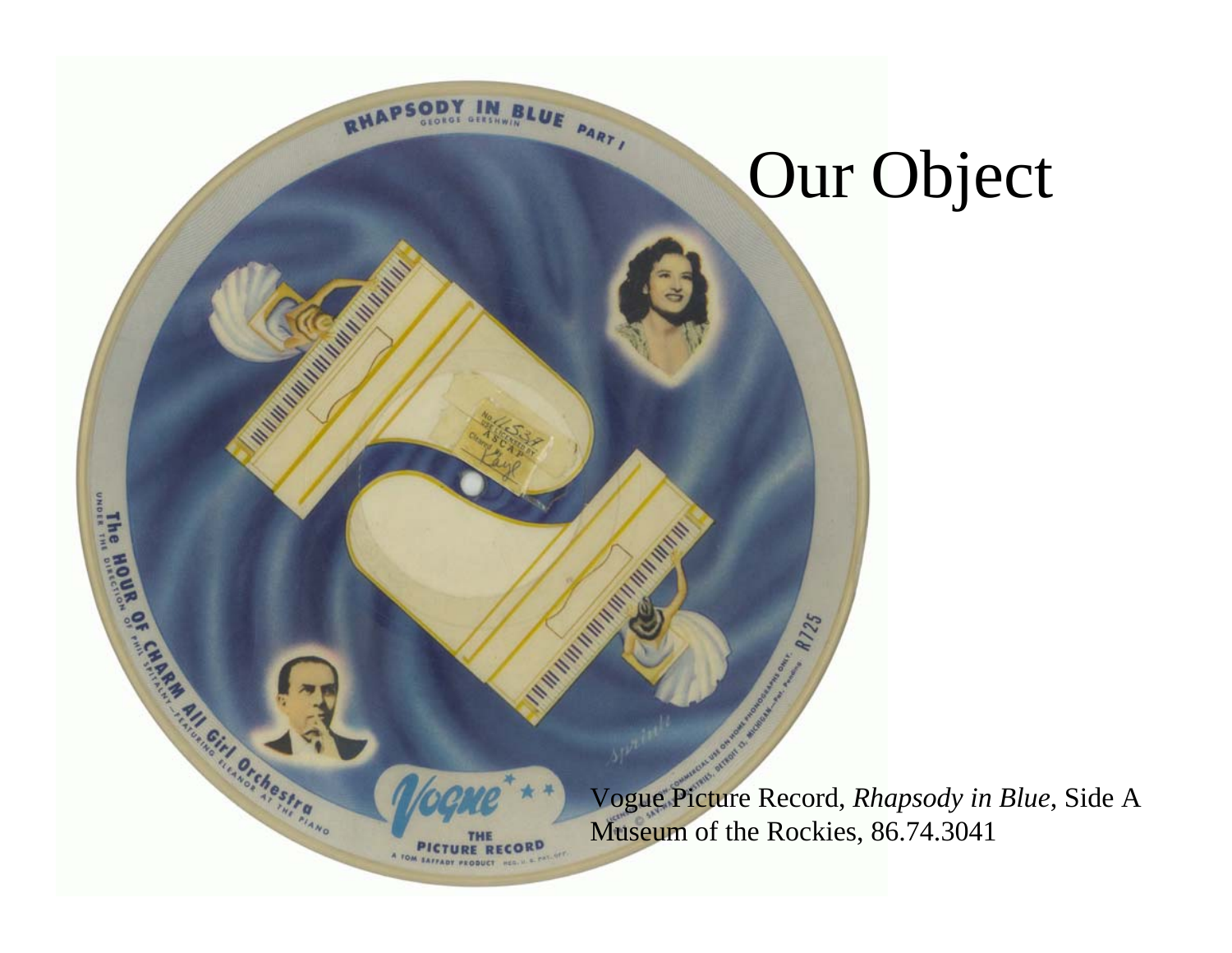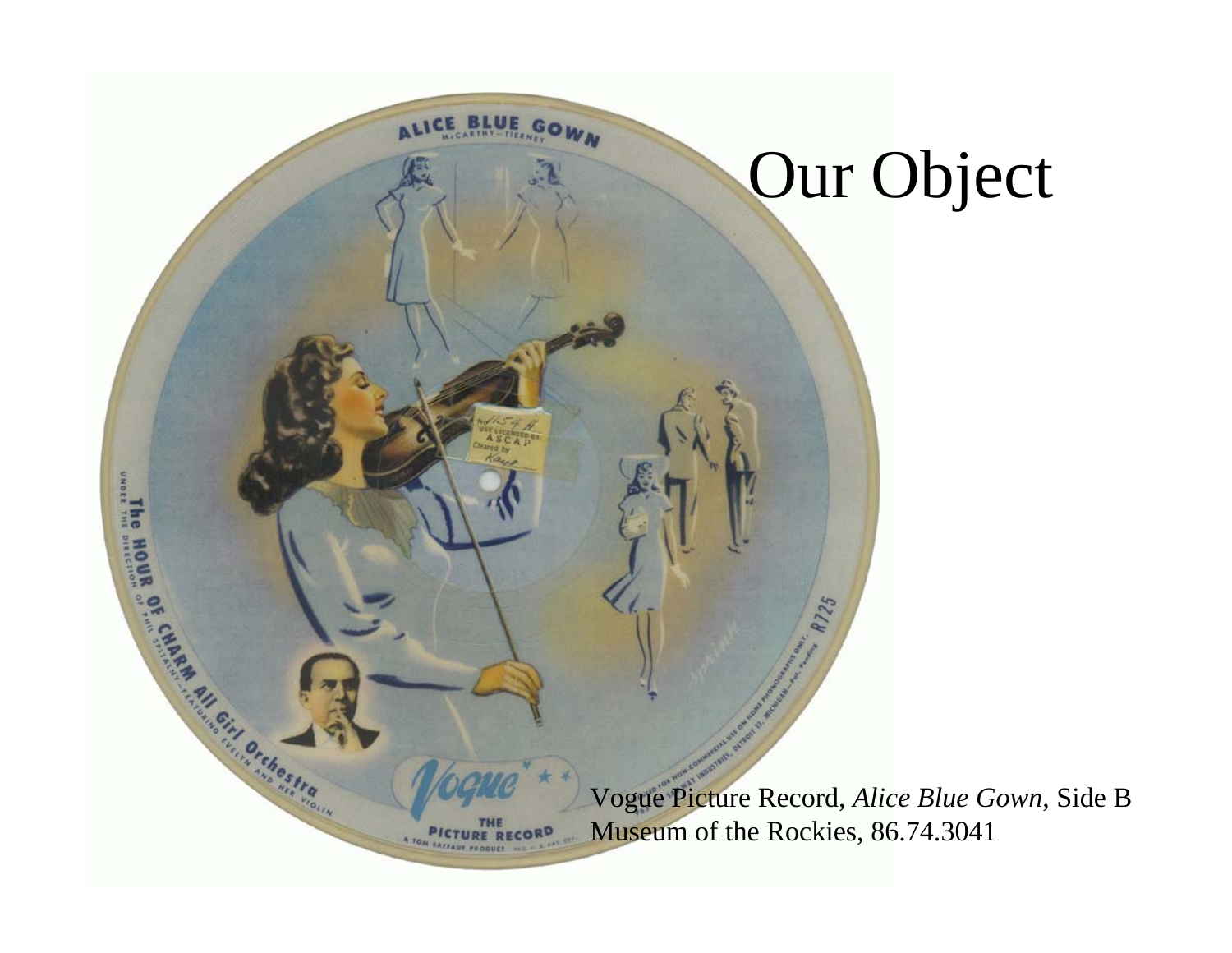

E. McClung Fleming, *Artifact Study: A Proposed Model*, in Thomas Schlereth, Material Culture Studies in America. Nashville: Association for State and Local History, 1982.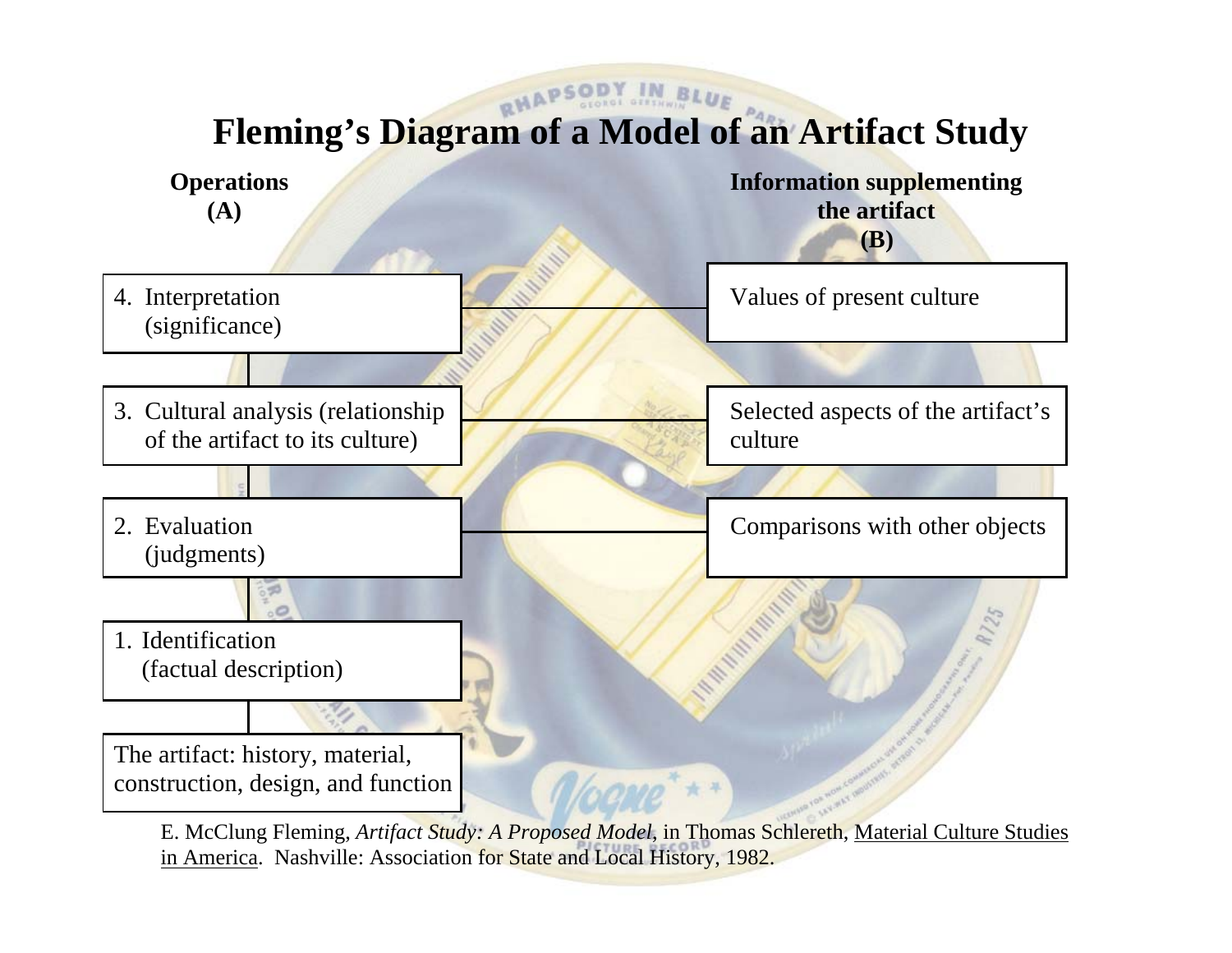- Describe the artifact: material
	- plastic, laminated disk with images
	- paper label (printed and hand-written) adhered with scotch tape in center of each side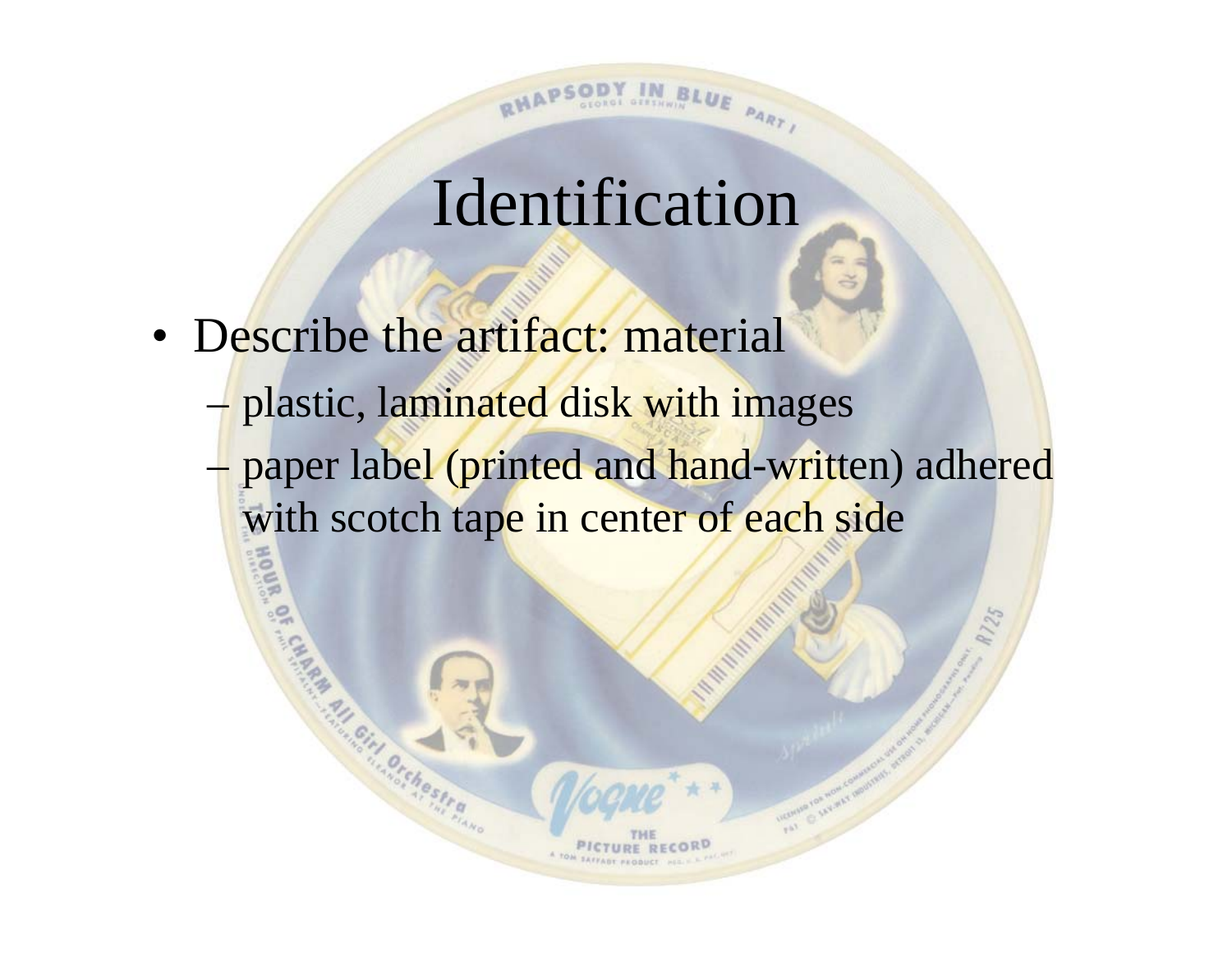

- Describe the artifact: construction
	- manufactured by Sav-Way Industries, Detroit, Michigan
	- three layers (?) pressed together into solid disk

**MATHEMATICS** 

contains circular grooves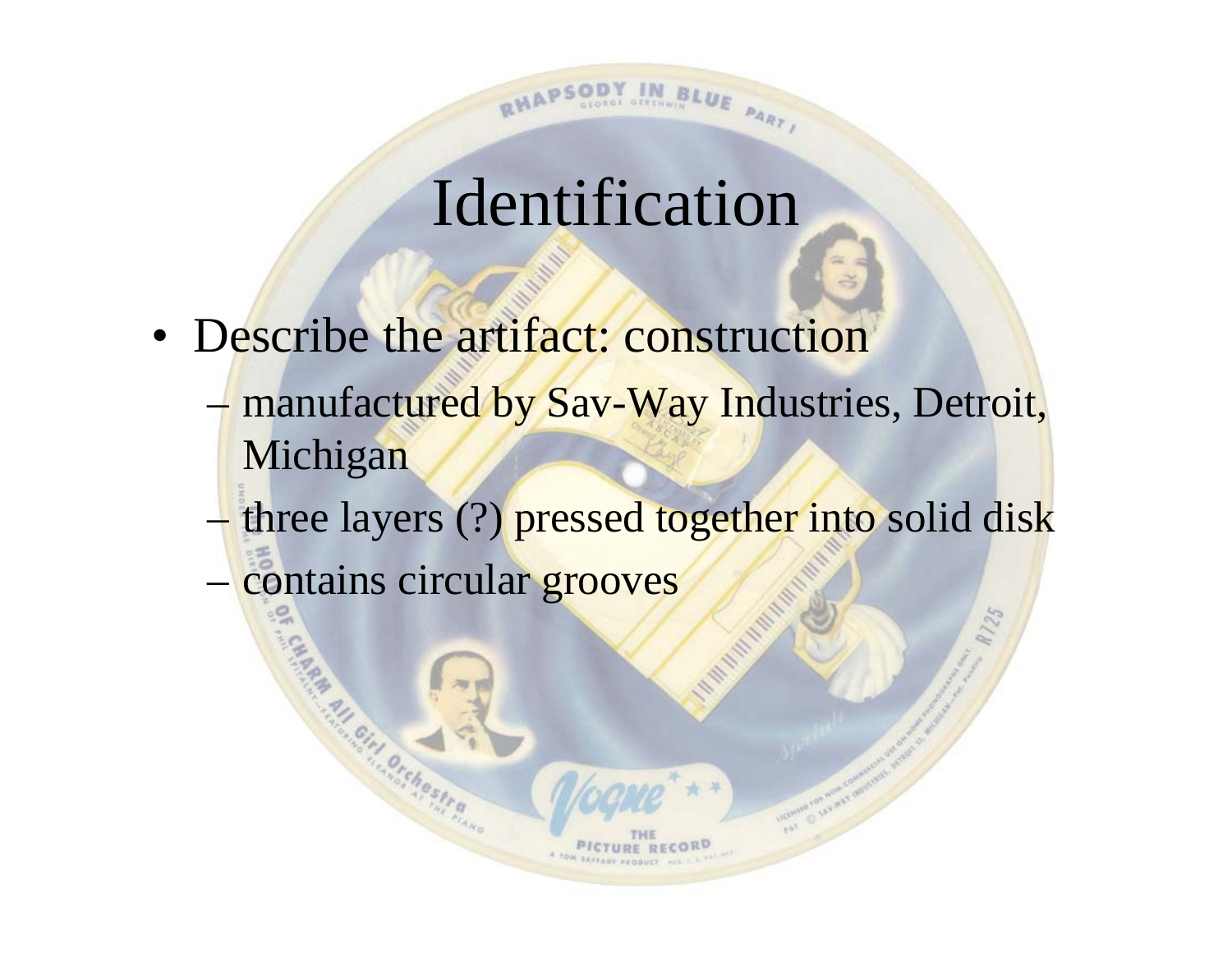- Describe the artifact: design
	- disk is covered with images of:
		- •head shots
		- women playing piano (sprink) and violin
		- •female graduates
		- woman strolling by admiring men
	- images are different on each side except for photograph of man in lower left quadrant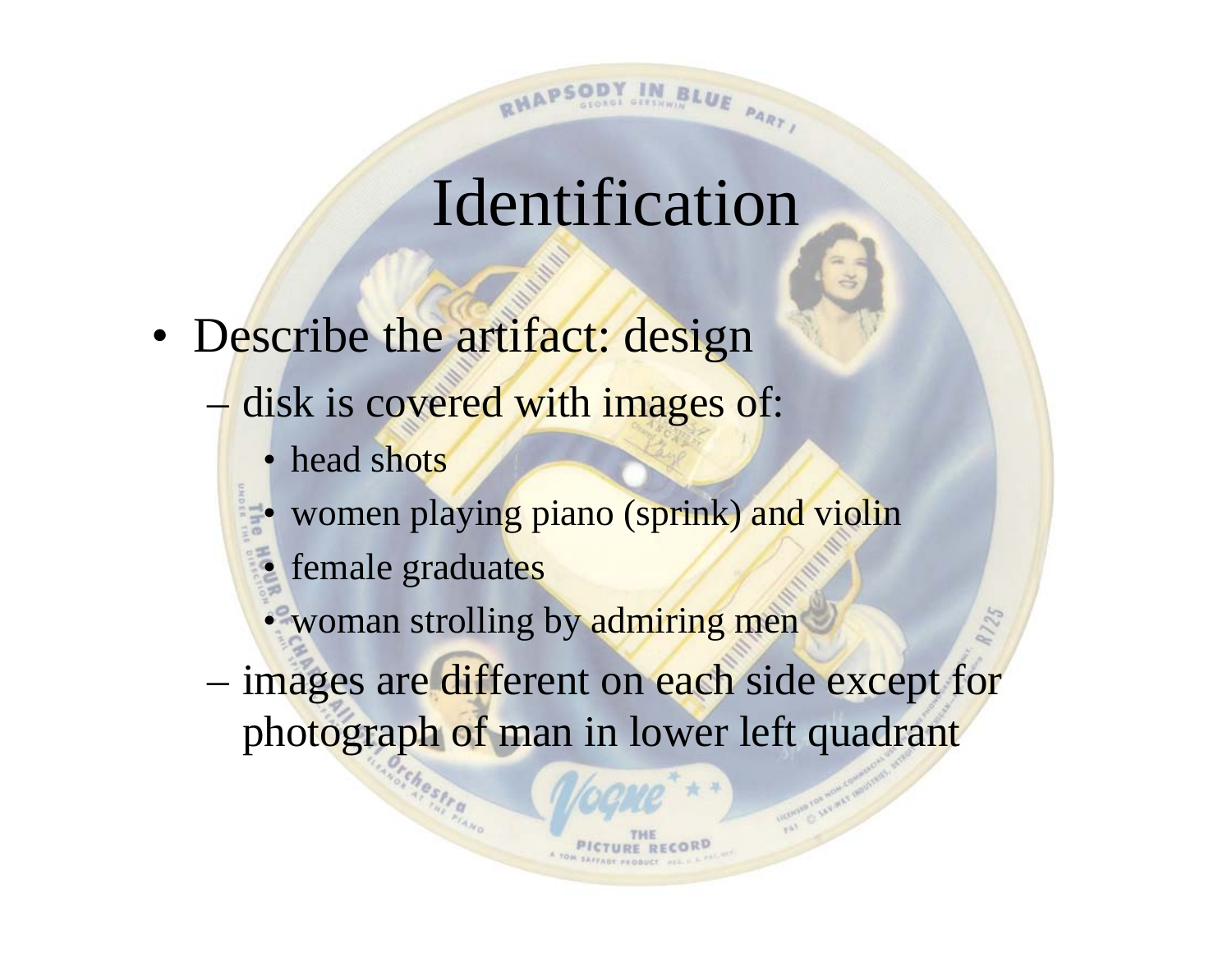PSODY IN BLUE PART

- Describe the artifact: design (continued)
	- Disk is covered with text:
		- Vogue: The Picture Record
			- A Tom Saffady Product, Reg. U.S. Patent Off.
			- Licensed for Non-Commercial Use on Home Phonographs Only.
			- © Sav-Way Industries, Detroit 13, Michigan--Pat Pending
			- P61, R725

The MOU

- The Hour of Charm All Girl Orchestra
	- Under the Direction of Phil Spitalny
	- Featuring Eleanor at the Piano (Rhapsody in Blue)
	- Featuring Evelyn and Her Violin (Alice Blue Gown)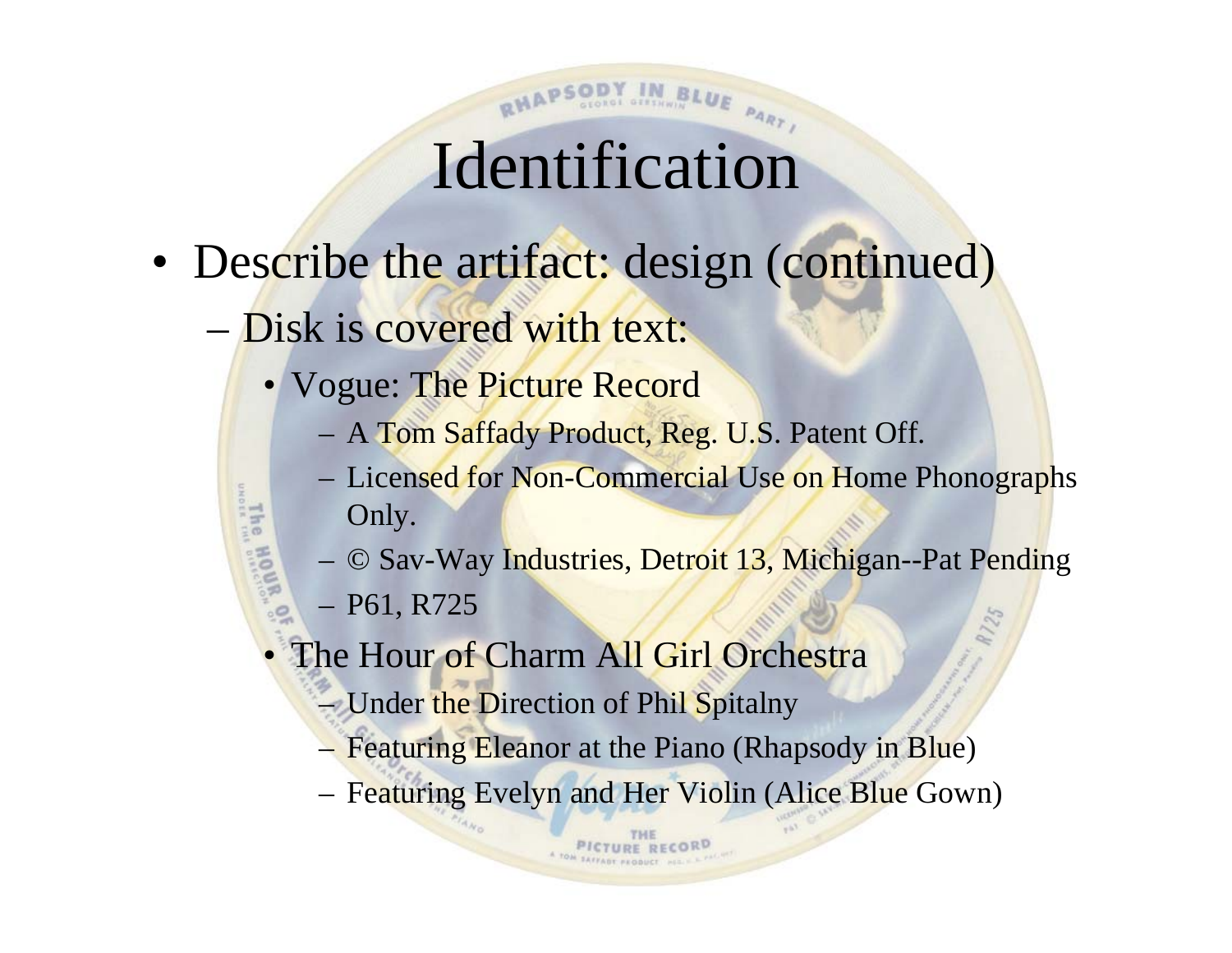Y IN BLUE PART ,

• Describe the artifact: function Musical recording two "easy-listening" songs by The Hour of Charm All Girl Orchestra Licensed to play on home phonographs Paper ASCAP license for commercial use-radio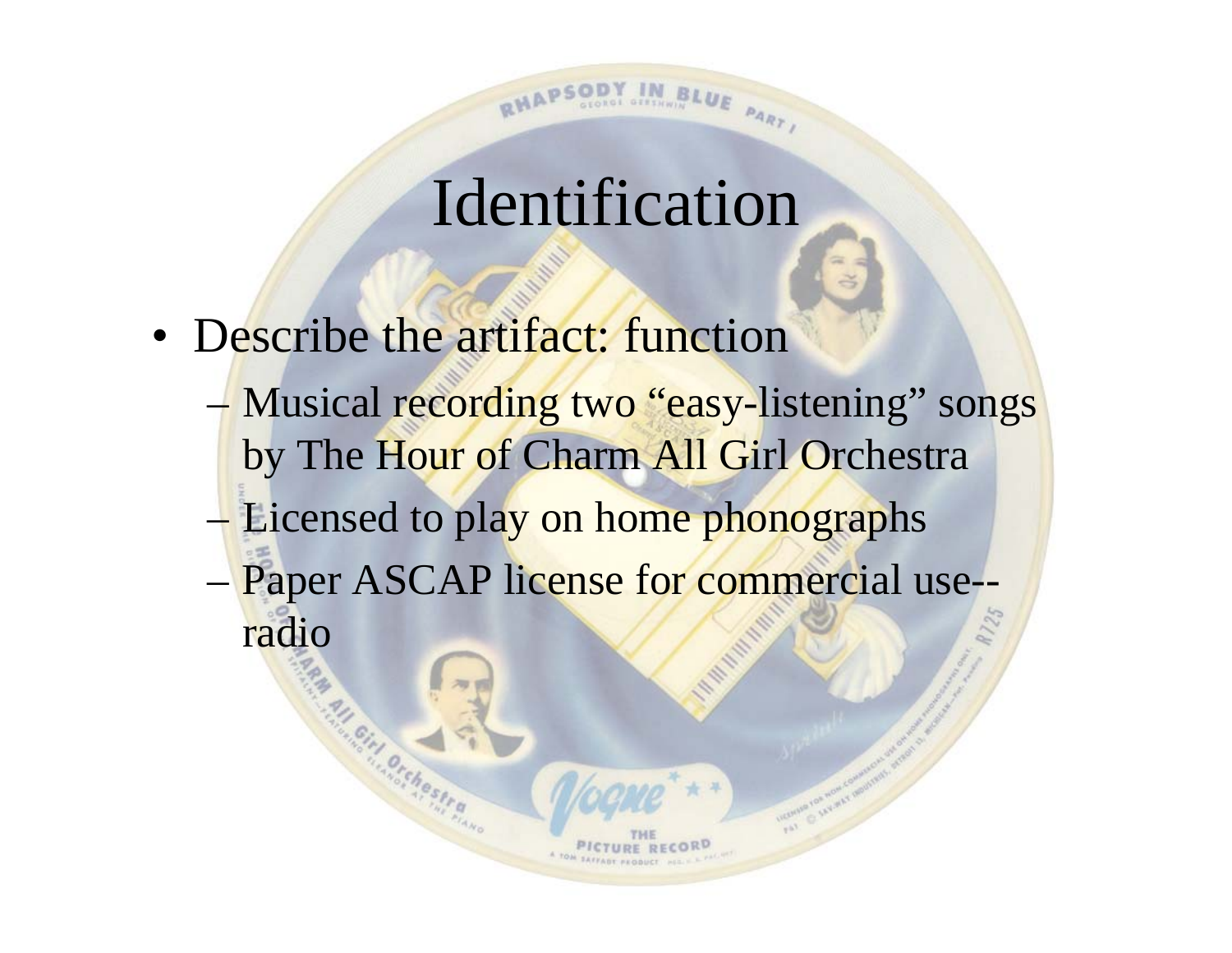Y IN BLUE PART ,

**Contraction Contraction Contraction** 

- Describe the artifact: history (technology)
	- development of plastics

**THE RIGHTS OF THE RIGHTS OF THE RIGHTS OF THE RIGHTS OF THE RIGHTS OF THE RIGHTS OF THE RIGHTS OF THE RIGHTS OF THE RIGHTS OF THE RIGHTS OF THE RIGHTS OF THE RIGHTS OF THE RIGHTS OF THE RIGHTS OF THE RIGHTS OF THE RIGHTS** 

development of phonograph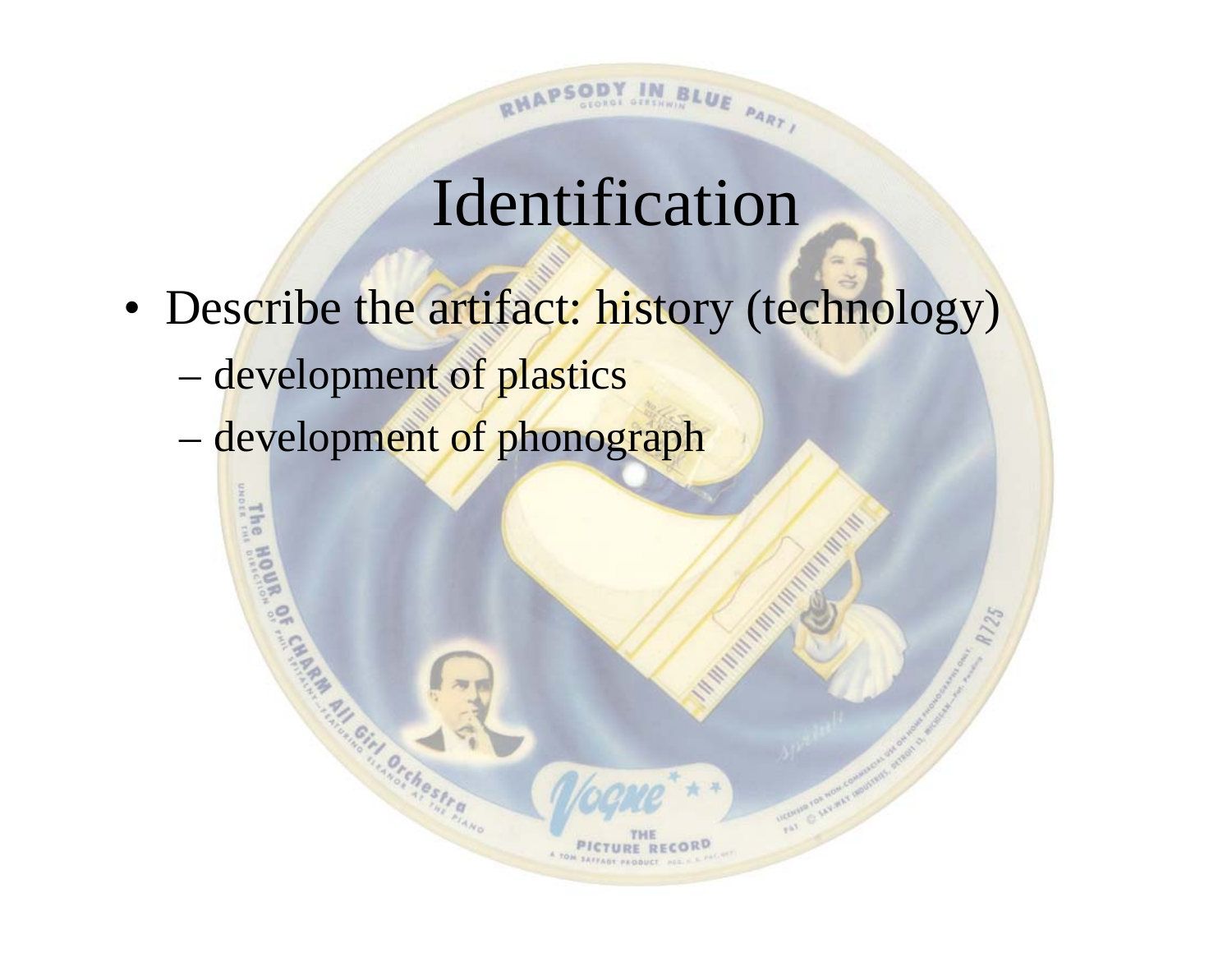- Describe the artifact: history (music & technology)
	- music history
	- development of ASCAP (The American Society of Composers, Authors and Publishers)
	- history of Vogue Records
	- development of radio
	- transition from radio to television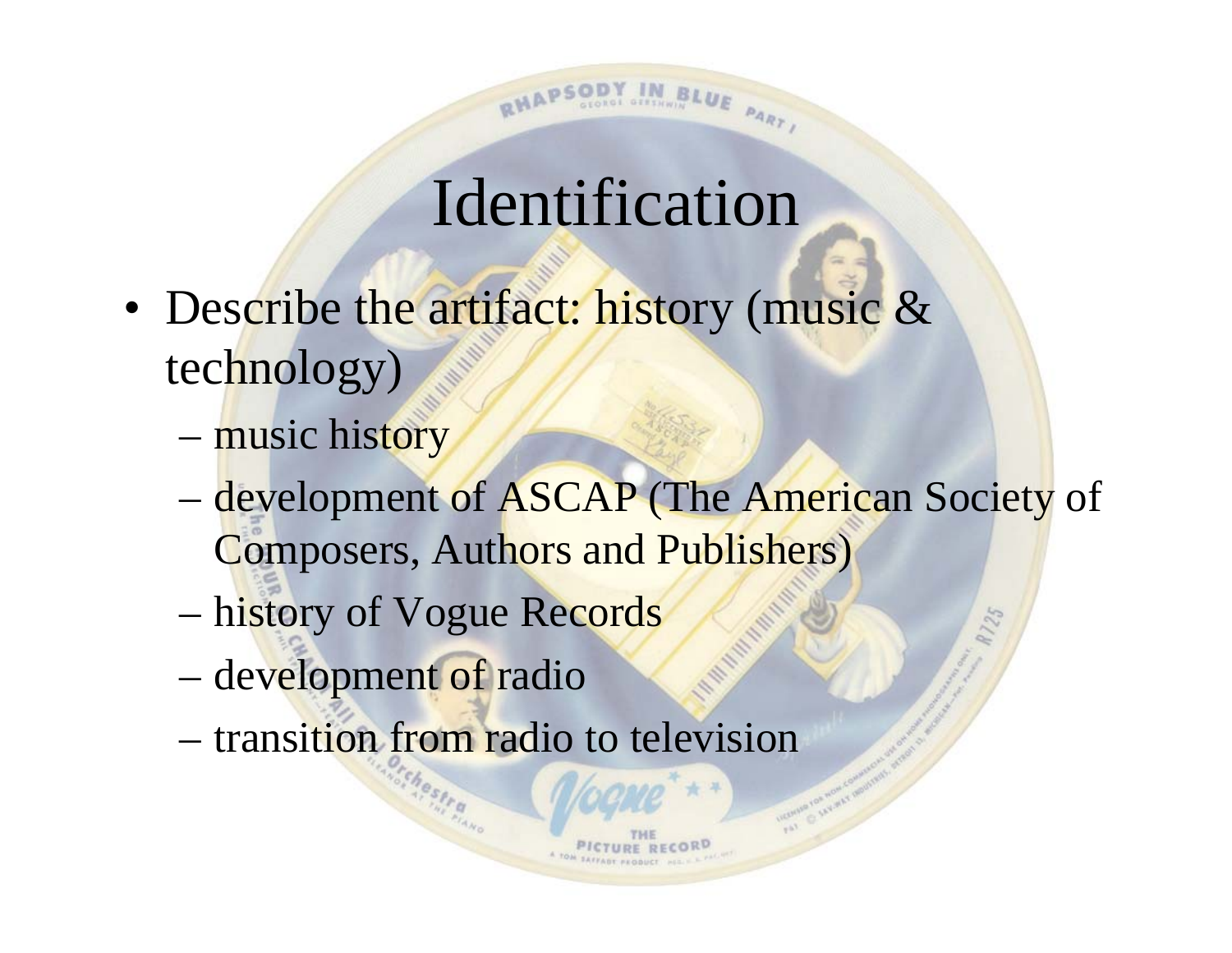Y IN BLUE PART ,

**CALIFORNIA REAL AND REAL PROPERTY** 

- Describe the artifact: history (local)
	- history of the XL Radio network in Montana
	- transition at KXXL from talk to music

THE STRIP OF THE STRIP OF THE STRIP OF THE STRIP OF THE STRIP OF THE STRIP OF THE STRIP OF THE STRIP OF THE STRIP OF THE STRIP OF THE STRIP OF THE STRIP OF THE STRIP OF THE STRIP OF THE STRIP OF THE STRIP OF THE STRIP OF T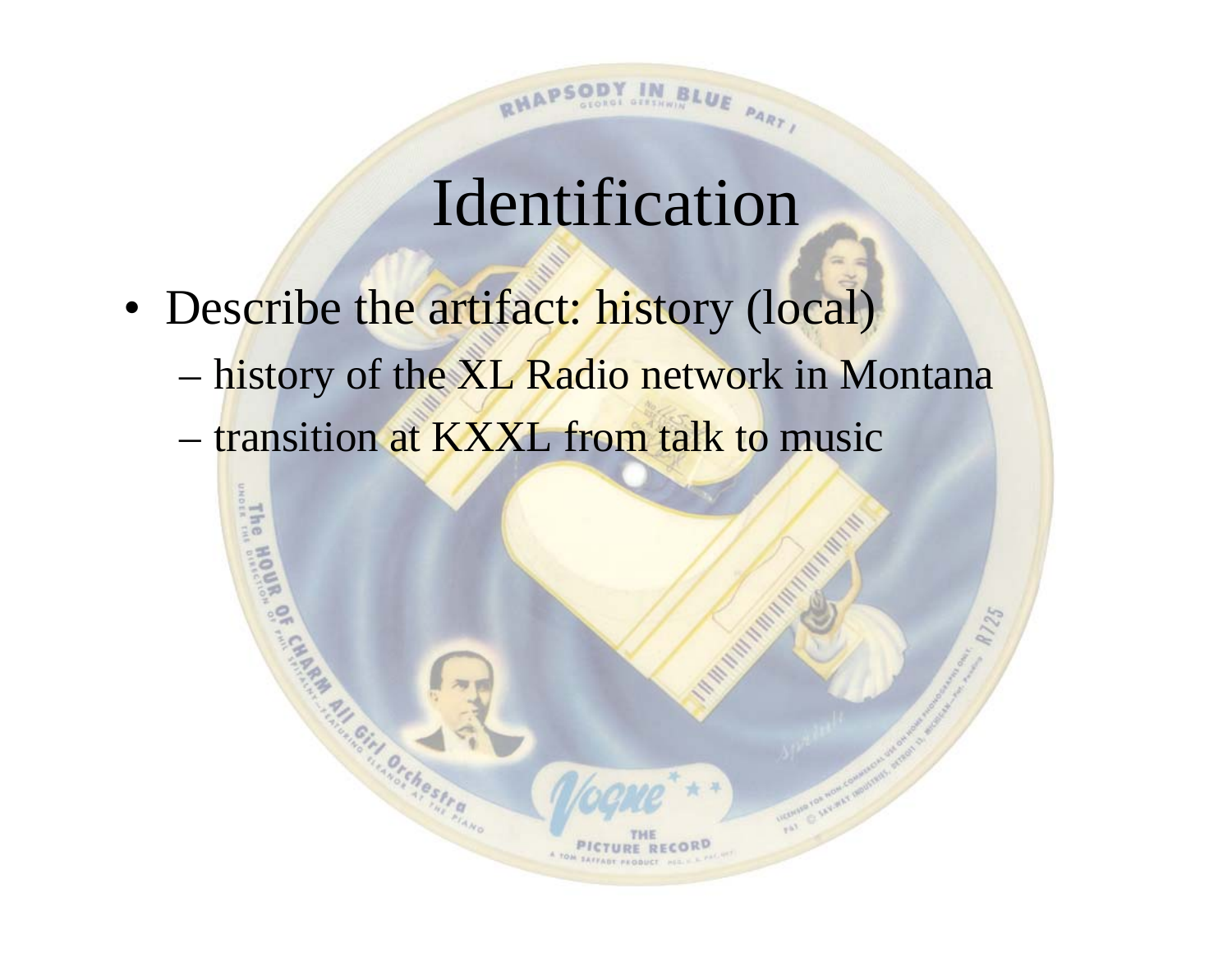#### Evaluation

- Study Vogue Records in relation to other recording companies of the 1940s. Is this unique or standard?
- Compare the quality of recording.
- Compare the quality of performance.
- Place Hour of Charm in context of other allgirl orchestras.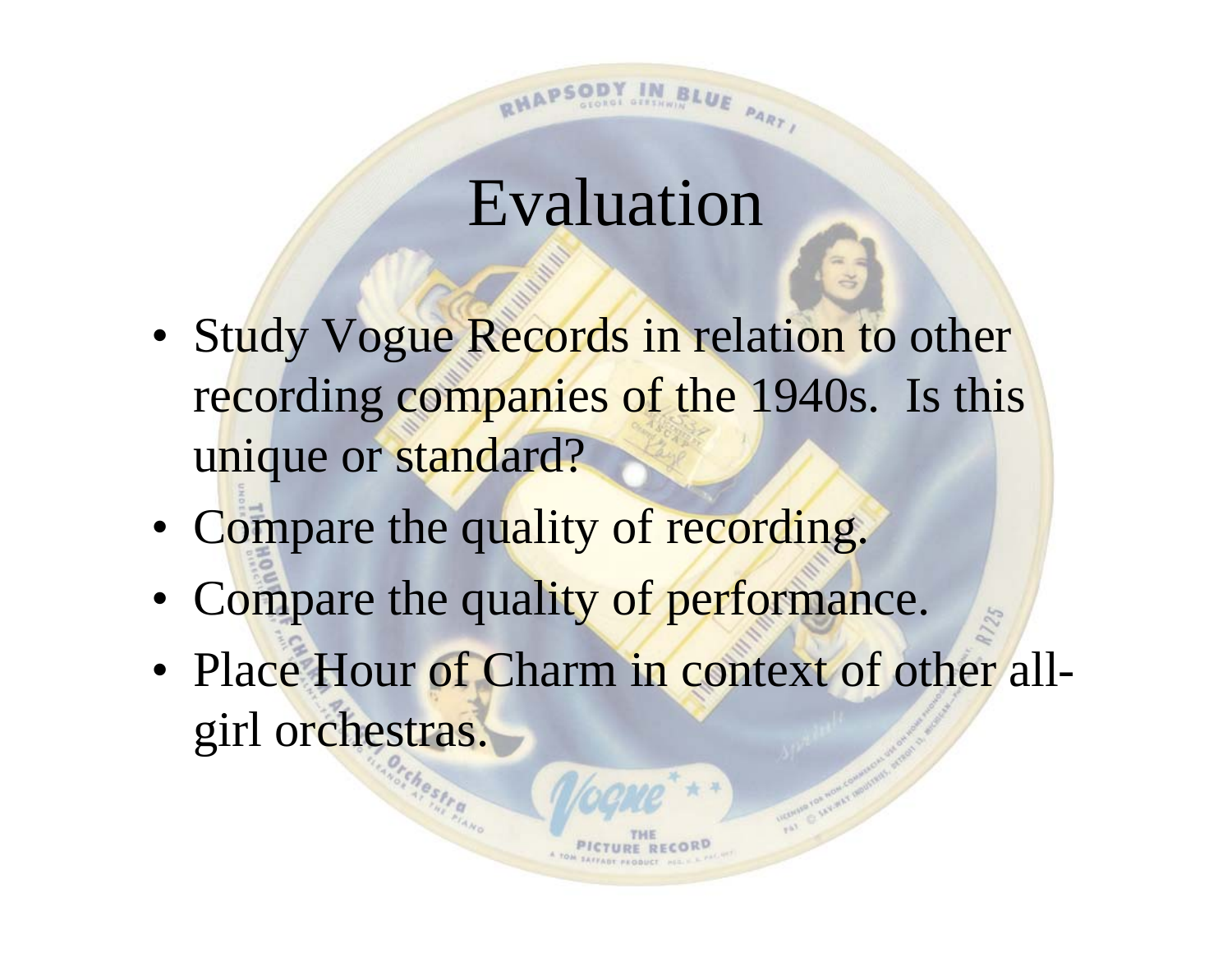#### Evaluation



Vogue Picture Record, *Blue Skies* & *Seville*, Museum of the Rockies, 86.74.3040

• Compare this record to other examples to gain broader perspective.

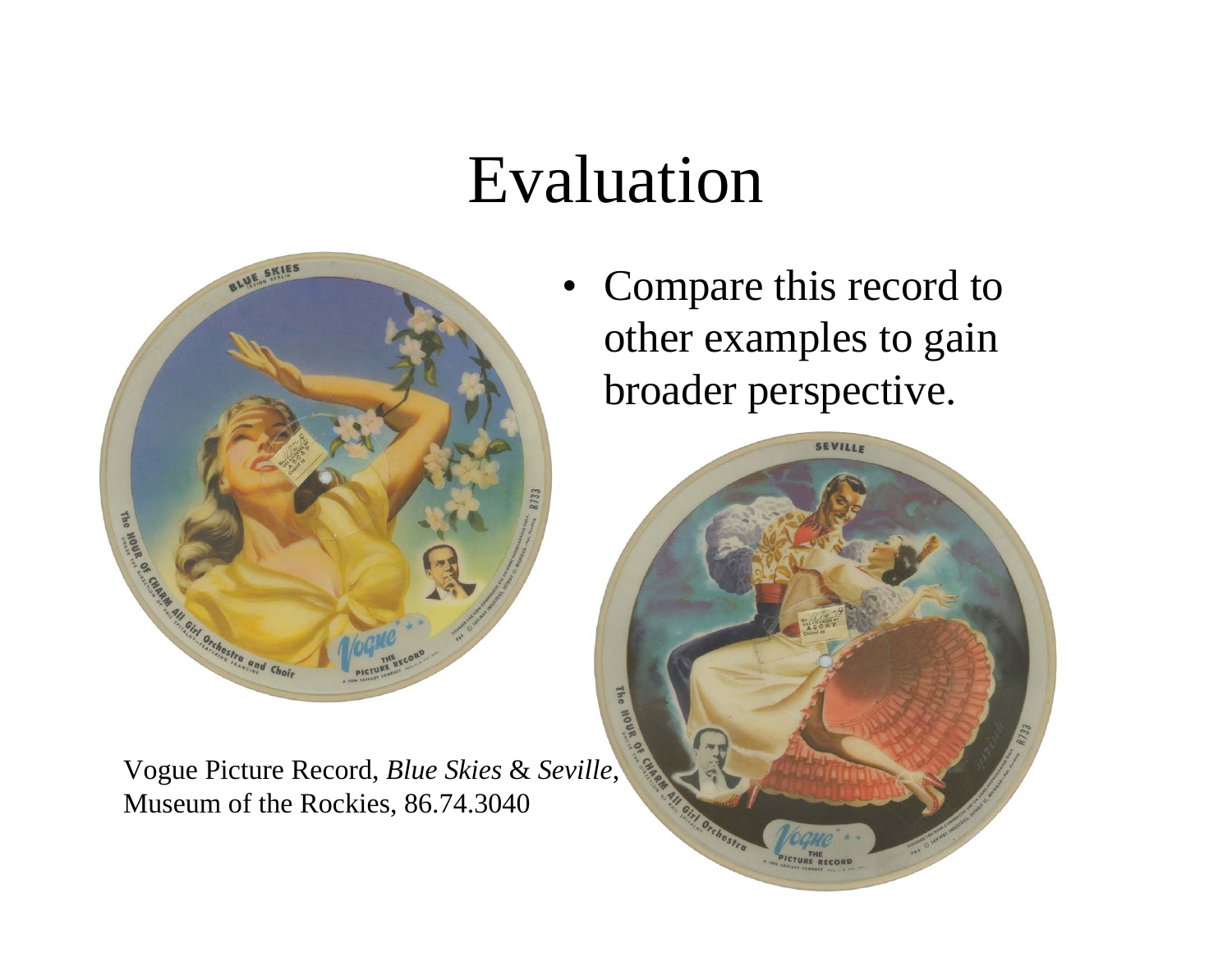### Cultural Analysis

• Place the phenomenon of all-girl orchestras into context of mid-20th century America.



Phil Spitalny's "Hour of Charm" Orchestra. Universal Pictures. 1945. From Sherrie Tucker, Swing Shift: "All-Girl Bands of the 1940s.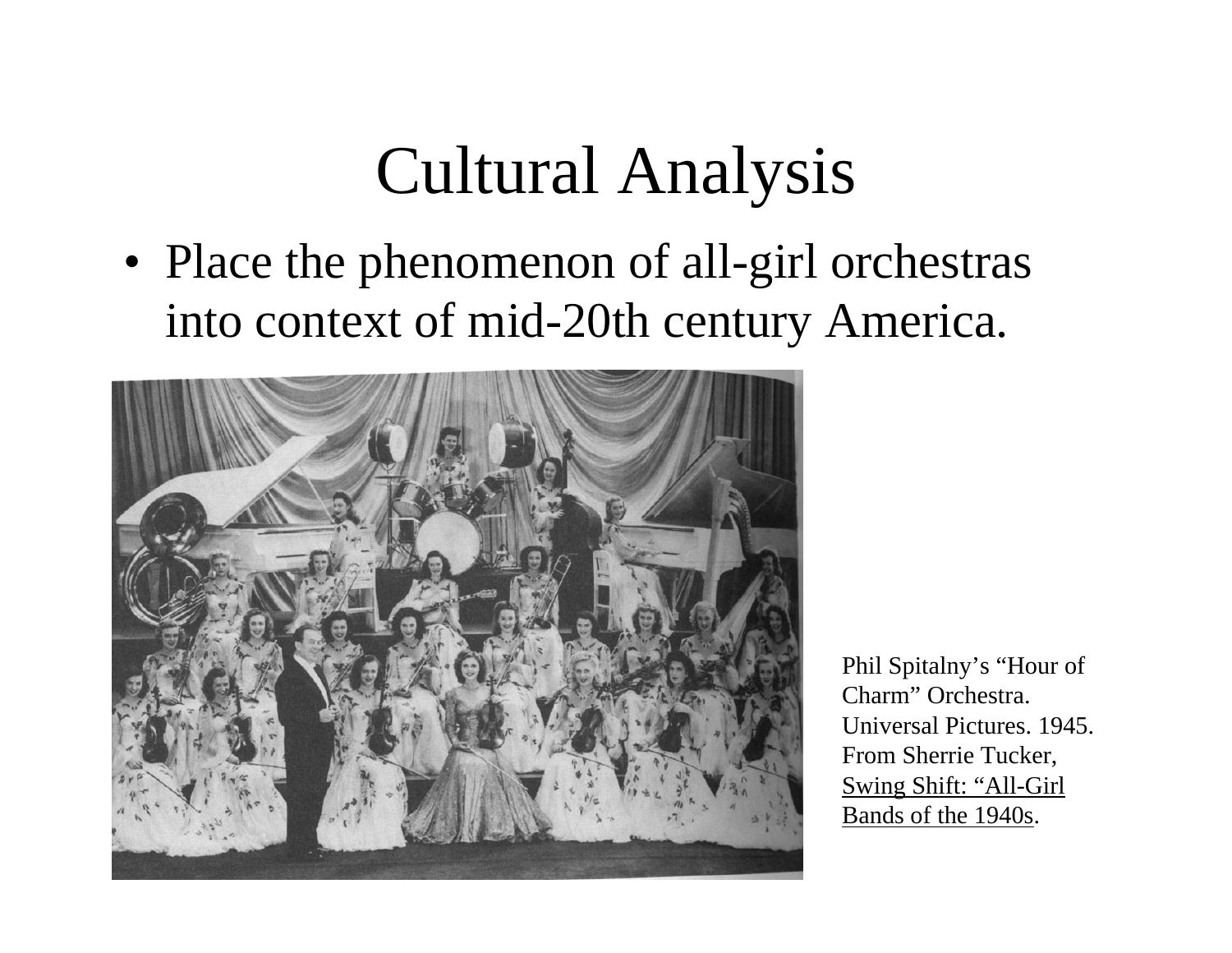## Cultural Analysis

• How did the roles of these musicians correspond with women's roles elsewhere in society?

Evelyn Kaye Klein, the concertmistress of Phil Spitalny's Hour of Charm Orchestra, was billed as Evelyn and Her Magic Violin. Photograph courtesy of the Library of American Broadcasting, University of Maryland, College Park.